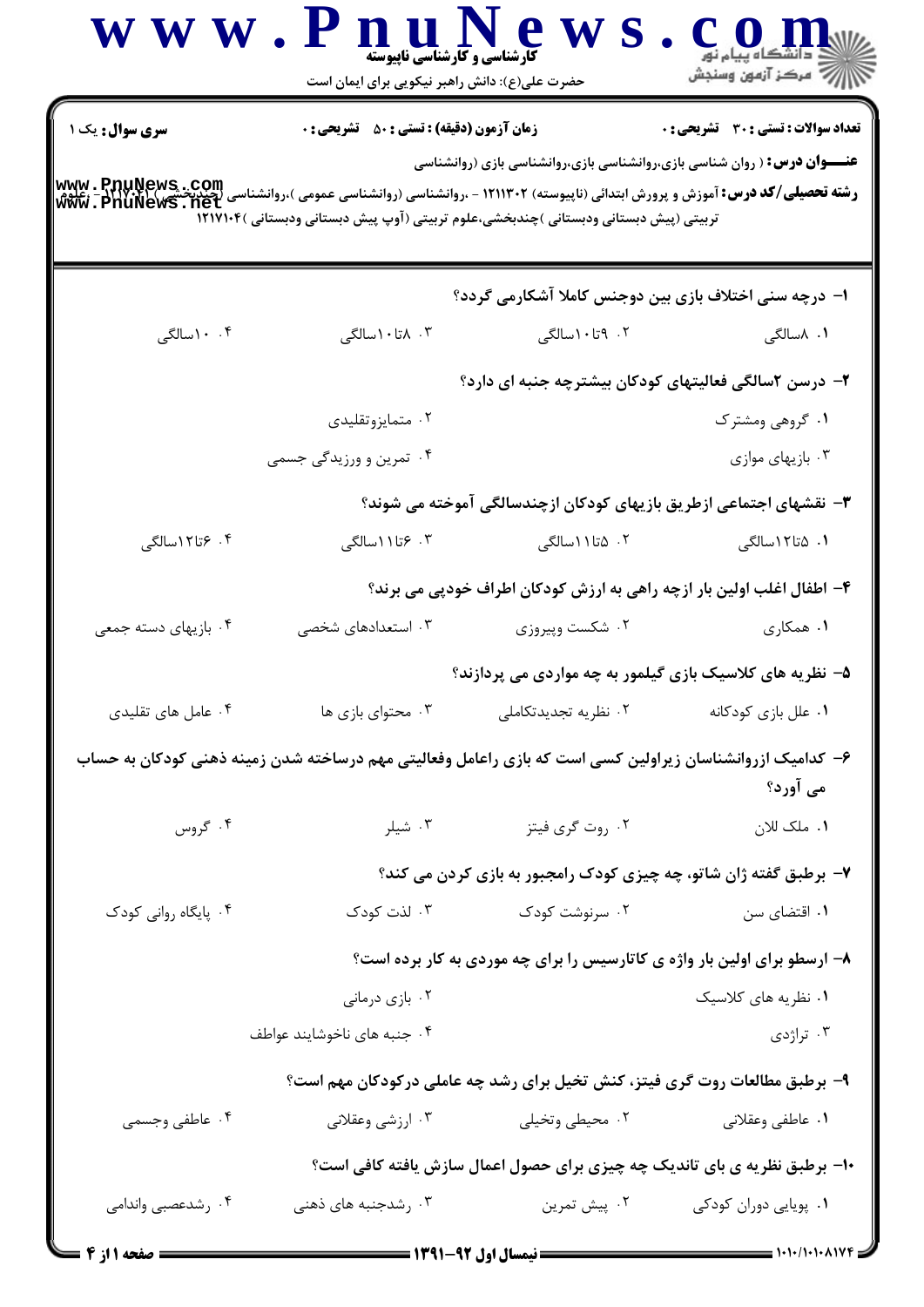|                                          | www.PnuNew<br><b>کارشناسی و کارشناسی ناپیوسته</b><br>حضرت علی(ع): دانش راهبر نیکویی برای ایمان است                                                                                                                                                                                                                                                                                  |                                                                                 | ڪ دانشڪاه پيام نور<br>¶ مرڪز آزمون وسنڊش      |
|------------------------------------------|-------------------------------------------------------------------------------------------------------------------------------------------------------------------------------------------------------------------------------------------------------------------------------------------------------------------------------------------------------------------------------------|---------------------------------------------------------------------------------|-----------------------------------------------|
| <b>سری سوال : ۱ یک</b><br>www.PnuNews.ne | <b>زمان آزمون (دقیقه) : تستی : 50 ٪ تشریحی : 0</b><br><b>رشته تحصیلی/کد درس:</b> آموزش و پرورش ابتدائی (ناپیوسته) ۱۲۱۱۳۰۲ - ،روانشناسی (روانشناسی عمومی )،روانشناسی (چیدیخشی)<br>۱۳۹۲ - ۱۳۹۲ - ۱۳۹۲ - ۱۳۹۲ - ۱۳۹۲ - ۱۳۹۲ - ۱۳۹۴ - ۱۳۹۴ - ۱۳۰۰ - ۱۳۰۱ - ۱۳۰۱ - ۱۳۵۲ - ۱۳۹۲ - ۱۳۹۲ - ۱۳۹۲ - ۱<br>تربیتی (پیش دبستانی ودبستانی )چندبخشی،علوم تربیتی (آوپ پیش دبستانی ودبستانی )۱۲۱۷۱۰۴ | <b>عنـــوان درس:</b> روان شناسی بازی،روانشناسی بازی،روانشناسی بازی (روانشناسی ) | <b>تعداد سوالات : تستی : 30 ٪ تشریحی : 0</b>  |
|                                          |                                                                                                                                                                                                                                                                                                                                                                                     | 11- پیاژه بازیهای تمرینی را وسیله ای برای لذت بردن از چه موردی می داند؟         |                                               |
|                                          | ۰۲ تکرارفعالیتهای اکتسابی                                                                                                                                                                                                                                                                                                                                                           |                                                                                 | ۰۱ حواس                                       |
|                                          | ۰۴ حرکات تقلیدی                                                                                                                                                                                                                                                                                                                                                                     |                                                                                 | ۰۳ تخيل                                       |
|                                          |                                                                                                                                                                                                                                                                                                                                                                                     | ۱۲- بازیهای باقاعده درچه سنی به مرحله ی نهایی رشدخودمی رسند؟                    |                                               |
| ۰۴ ۱ اسالگی                              | ۰۳ ۱۲ سالگی                                                                                                                                                                                                                                                                                                                                                                         | ۲. ۶سالگی                                                                       | ۰۱ ۰۵-۶سالگ <sub>ی</sub>                      |
|                                          |                                                                                                                                                                                                                                                                                                                                                                                     | ۱۳– کرا در تقسیم بندی خودازبازیها،به چه کنشهایی تکیه می کند؟                    |                                               |
| ۰۴ تخیلی وتقلیدی                         | ۰۳ قاعده ای وعمومی                                                                                                                                                                                                                                                                                                                                                                  | ۰۲ ارثی وتقلیدی                                                                 | ٠١ مهارتي وارثي                               |
|                                          |                                                                                                                                                                                                                                                                                                                                                                                     | ۱۴- امویک بازی خود انگیخته یادلبخواه رامعادل چه بازی هایی می داند؟              |                                               |
| ۰۴ نمایشی                                | ۰۳ برنامه ریزی شده                                                                                                                                                                                                                                                                                                                                                                  | ۰۲ آزاد                                                                         | ۰۱ سازنده                                     |
|                                          |                                                                                                                                                                                                                                                                                                                                                                                     | 1۵– به چه هنگام آگاهی اجتماعی درمیان کودکان افزایش می یابد؟                     |                                               |
| ٠٢ بابرانگيختن قوه تخيل وبازيها          |                                                                                                                                                                                                                                                                                                                                                                                     |                                                                                 | ٠١ بابازيهاى گروهي وتقسيم نقش ها              |
|                                          | ۰۴ بابازیهای اجتماعی وتقسیم کار                                                                                                                                                                                                                                                                                                                                                     |                                                                                 | ٠٣ باحل تعارضها وتقسيم نقش ها                 |
|                                          |                                                                                                                                                                                                                                                                                                                                                                                     |                                                                                 | ۱۶– کدامیک ازموارد زیر از اهداف پازل می باشد؟ |
|                                          | ۰۲ پرورش قدرت شنیداری                                                                                                                                                                                                                                                                                                                                                               |                                                                                 | ٠١. پرورش دقت لامسه                           |
|                                          | ۰۴ یادگیری واژه های جدید                                                                                                                                                                                                                                                                                                                                                            |                                                                                 | ۰۳ شناخت کل ازجزء                             |
|                                          |                                                                                                                                                                                                                                                                                                                                                                                     | ۱۷- درهنگام بازی با لگو چه قوه ای درکودکان پرورش می یابد؟                       |                                               |
|                                          | ٠٢ تخيل وحافظه بينايي وابتكاراو                                                                                                                                                                                                                                                                                                                                                     |                                                                                 | ٠١ خلاقيت وحافظه بينايي وتجسم او              |
|                                          | ۰۴ حافظه تصوری وفرافکنی او                                                                                                                                                                                                                                                                                                                                                          |                                                                                 | ٠٣ تقويت تكلم ومفاهيم اواز كلمات              |
|                                          |                                                                                                                                                                                                                                                                                                                                                                                     | <b>۱۸</b> - درخمیربازی چه قدرتی درکودکان تقویت می شود؟                          |                                               |
|                                          | ۰۲ کنجکاوی وتجسم                                                                                                                                                                                                                                                                                                                                                                    |                                                                                 | ٠١ هماهنگي بين چشم وعضلات بدن                 |
|                                          | ۰۴ خلاقيت وتجسم فضايي                                                                                                                                                                                                                                                                                                                                                               |                                                                                 | ۰۳ رشدفکری وتصوری                             |
|                                          |                                                                                                                                                                                                                                                                                                                                                                                     | ۱۹- تعاریف روسو درمورد بازی کودکان بیشتر در جهت چه اهدافی بود؟                  |                                               |
| ۰۴ روانکاوی                              | ۰۳ درمانی                                                                                                                                                                                                                                                                                                                                                                           | ۰۲ تحقیقاتی                                                                     | ۰۱ تربیتی                                     |
|                                          |                                                                                                                                                                                                                                                                                                                                                                                     |                                                                                 |                                               |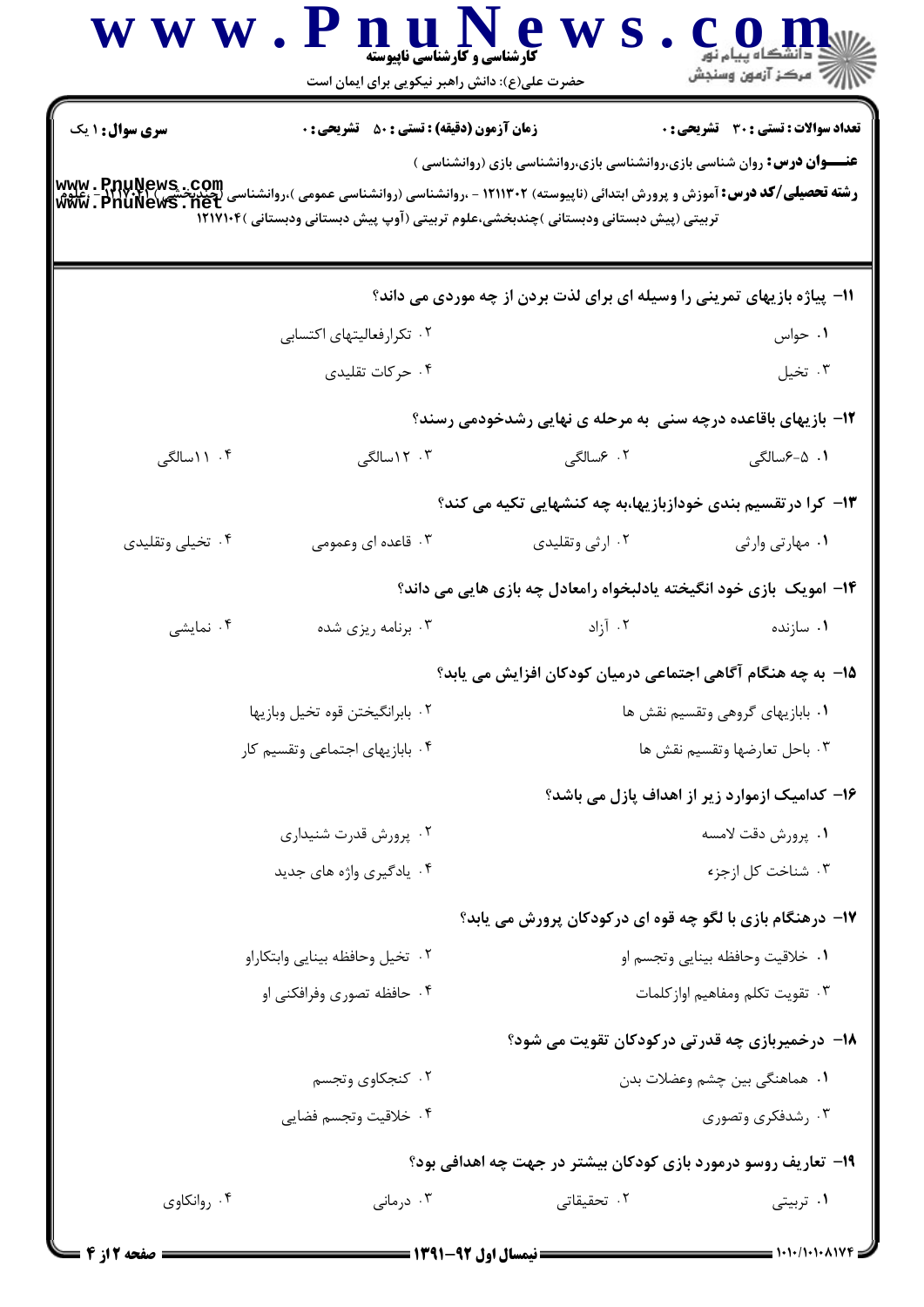| <b>سری سوال : ۱ یک</b>                                | <b>زمان آزمون (دقیقه) : تستی : 50 ٪ تشریحی : 0</b> |                                                                                                                                                                                                                                                                                                                          | <b>تعداد سوالات : تستی : 30 ٪ تشریحی : 0</b>  |
|-------------------------------------------------------|----------------------------------------------------|--------------------------------------------------------------------------------------------------------------------------------------------------------------------------------------------------------------------------------------------------------------------------------------------------------------------------|-----------------------------------------------|
|                                                       |                                                    | <b>عنـــوان درس:</b> روان شناسی بازی،روانشناسی بازی،روانشناسی بازی (روانشناسی )<br><b>ر شته تحصیلی/کد درس:</b> آموزش و پرورش ابتدائی (ناپیوسته) ۱۲۱۱۳۰۲ - ،روانشناسی (روانشناسی عمومی )،روانشناسی (چندبخش<br>Www . PnuNews . net<br>تربیتی (پیش دبستانی ودبستانی )چندبخشی،علوم تربیتی (آوپ پیش دبستانی ودبستانی )۱۲۱۷۱۰۴ |                                               |
|                                                       |                                                    | <b>۲۰</b> - آنافروید در ورای بازیهای تخیلی و نقاشی به دنبال چه موردی بود؟                                                                                                                                                                                                                                                |                                               |
|                                                       | ۲. انگیزه های ناخودآگاه کودکان                     | ٠١ تعبيروتفسيررفتاركودكان                                                                                                                                                                                                                                                                                                |                                               |
| ۰۴ ایجادارتباط کلامی بین کودک ودرمانگر                |                                                    | ۰۳ مطالعه بازی کودکان به منظوردرک وآموزش آنها                                                                                                                                                                                                                                                                            |                                               |
|                                                       |                                                    |                                                                                                                                                                                                                                                                                                                          | <b>۲۱</b> - تاکید اصلی ارتباط درمانی بر چیست؟ |
| ۰۲ نیروی درمانی موجوددررابطه هیجانی بین درمانگروبیمار |                                                    | ۰۱ آزادبودن کامل رابطه بین کودک ودرمانگر                                                                                                                                                                                                                                                                                 |                                               |
|                                                       | ۰۴ واردشدن درمانگردربازیهای فعل بعنوان یک دوست     | ۰۳ آزادگذاشتن کودک درانتخاب ماهیت وتغییرجهت                                                                                                                                                                                                                                                                              |                                               |
|                                                       |                                                    | ۲۲- نظریات کدام یک از افراد زیر اساس و پایه ی بازی درمانی غیر مستقیم است؟                                                                                                                                                                                                                                                |                                               |
| ۰۴ اتورانک                                            | ۰۳ اکسلاین                                         | ۰۲ روسو                                                                                                                                                                                                                                                                                                                  | ۰۱ راجرز                                      |
|                                                       |                                                    | <b>۲۳</b> – درمان غیرمستقیم برچه مطلبی اعتقاددارد؟                                                                                                                                                                                                                                                                       |                                               |
|                                                       |                                                    | ٠١ تاكيداصلي برعكس العملهاواحساسات فعلى اوست.                                                                                                                                                                                                                                                                            |                                               |
|                                                       |                                                    | ٢. بيماربايدبررفتارخودكنترل وباتغييرمفاهيم آشناشود.                                                                                                                                                                                                                                                                      |                                               |
|                                                       |                                                    | ۰۳ بازیهای کودک بایددارای ارزش عاطفی ورمزی قوی باشد.                                                                                                                                                                                                                                                                     |                                               |
|                                                       |                                                    | ۰۴ بیماردردرون خودتوانایی لازم برای حل مسایل هیجانی مربوطه رادارد.                                                                                                                                                                                                                                                       |                                               |
|                                                       |                                                    | <b>۲۴</b> - تفاوت اصلی بازی درمانی گروهی بادرمان فردی درچیست؟                                                                                                                                                                                                                                                            |                                               |
|                                                       | ۰۲ شرایط محیطی                                     |                                                                                                                                                                                                                                                                                                                          | ۰۱ وسایل بازی وتخیلات                         |
|                                                       | ۰۴ تغييرات اعمال ورفتار                            |                                                                                                                                                                                                                                                                                                                          | ۰۳ شرایط جدی وتاحدی انتخابی                   |
|                                                       |                                                    | ۲۵- درچندماهگی کودک سرانجام موفق به خط کشیدن می شود؟                                                                                                                                                                                                                                                                     |                                               |
| ۰۴ ۱۷تا۲۰ماهگی                                        | ۰۳ . ۱۸تا۲۰ماهگی                                   | ۲. ۱۶تا۱۹ماهگی                                                                                                                                                                                                                                                                                                           | ۱. ۱۷تا۲۱ماهگی                                |
|                                                       |                                                    | ۲۶- به نظرالشولر و هاوویک کودک به چه علت درسه سالگی بیشترخطهای عمودی رسم می کند؟                                                                                                                                                                                                                                         |                                               |
|                                                       | ۰۲ بعلت ناآگاهی ازوجودخود                          |                                                                                                                                                                                                                                                                                                                          | ۰۱ بعلت نیازهای روانی وعاطفی                  |
|                                                       | ۰۴ بعلت اظهاروجودخود                               | ٠٣ بعلت هماهنگ كردن اعضاو حركات بامحيط اطراف                                                                                                                                                                                                                                                                             |                                               |